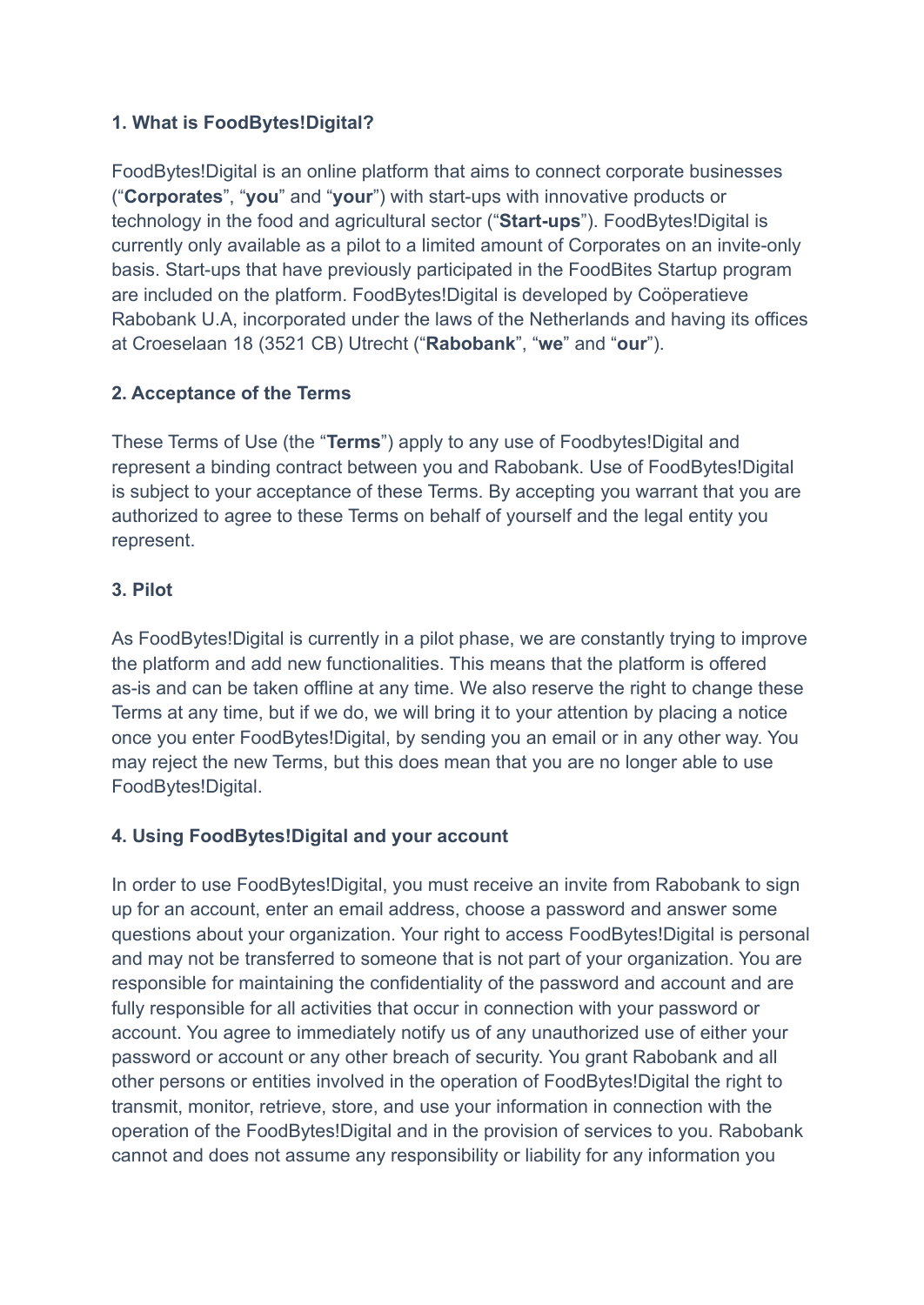submit, or your or third parties' use or misuse of information transmitted or received using FoodBytes!Digital. Participating in the Foodbytes!Digital pilot is free of charge.

### **5. Permitted uses and prohibited uses**

FoodBytes!Digital may be used for the sole purpose of connecting with Start-ups. FoodBytes!Digital may not be used, i) to act in violation of the law, ii) to violate the rights of Rabobank and/or of third parties, iii) for activities that are unlawful for any other reason, iv) damage the relationship between any Corporate or Start-up and Rabobank; and, v) damage Rabobank's reputation.

You may not assign, delegate or transfer these Terms or your rights or obligations hereunder, or your FoodBytes!Digital account, in any way (by operation of law or otherwise) without our prior written consent. We may transfer, assign, or delegate these Terms and our rights and obligations without your consent.

## **6. Data**

The data that is provided by you is used to create personalized matches with the Start-ups. Furthermore, Rabobank collects the data that is generated by the use of FoodBytes!Digital for the purpose of analyzing, testing and/or improving FoodBytes!Digital. The Privacy Policy of Rabobank [link] is applicable regarding the personal data that is processed by Foodbytes!Digital. The Privacy Policy describes how Rabobank and its affiliated legal entities handle personal data. You shall ensure that you process the personal data received through FoodBytes!Digital fairly and lawfully in accordance with these Terms and applicable data protection legislation, and in a manner that is compatible with the purposes for which the personal data is published on FoodBytes!Digital. Rabobank does not intend to receive confidential or proprietary information from you through FoodBytes!Digital. Any material, information, or other communication you transmit or post to FoodBytes!Digital will be considered non-confidential.

### **7. Indemnification**

You agree to defend, indemnify and hold Rabobank and its directors, officers, agents, employees, partners and successors harmless from and against any and all claims, damages, costs and expenses, including reasonable attorneys' fees, arising from or related to your use or misuse of FoodBytes!Digital, including, without limitation, the violation of these Terms or the infringement of any intellectual property right or other right of any person or entity by you, any person affiliated with your organization, or user of your account,.

### **8. Exclusion of liability**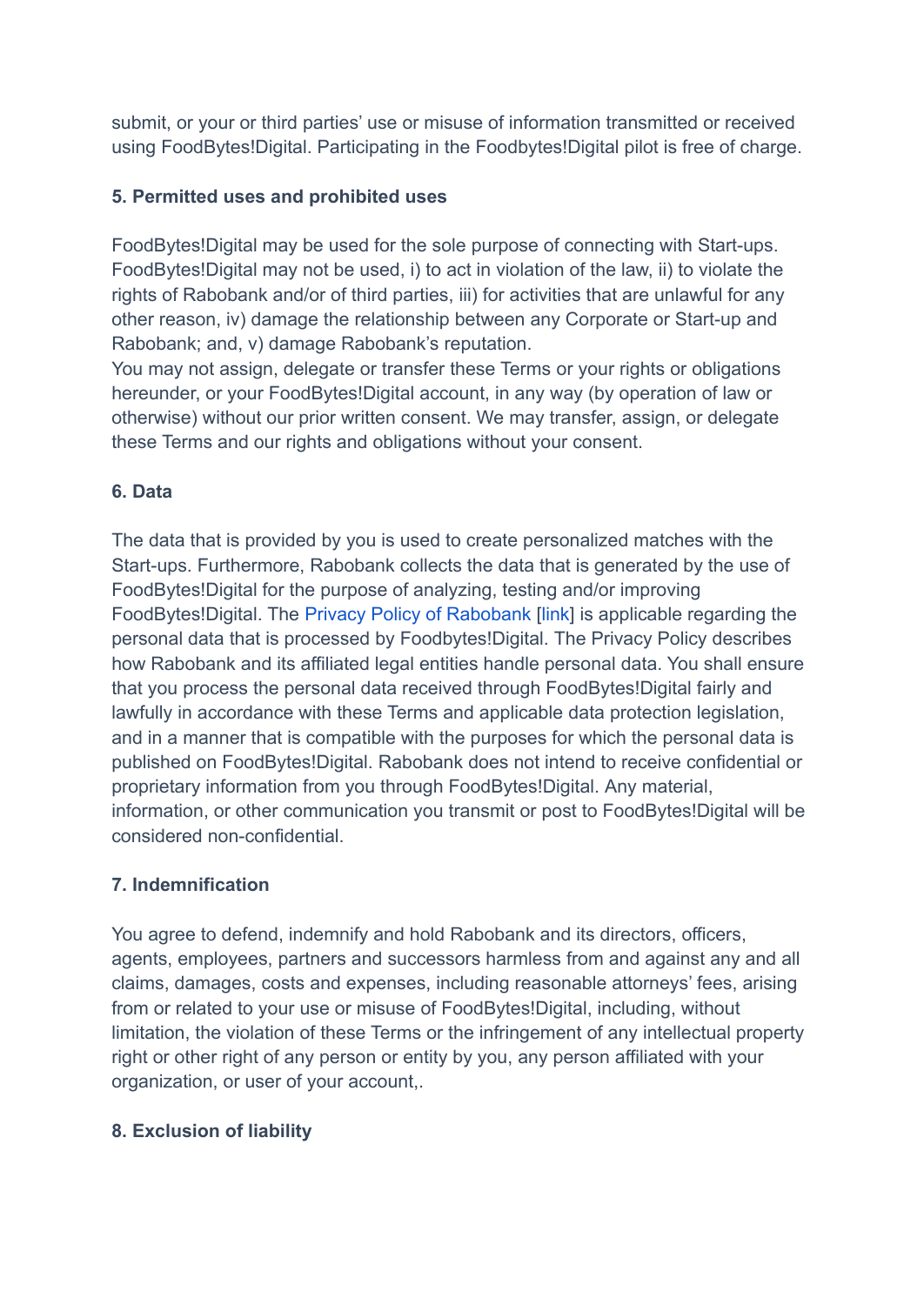To the extent permitted by law, taking into account that FoodBytes!Digital is provided to you free of charge, Rabobank and its directors, officers, agents, employees, partners and successors shall not be liable for any damage whatsoever. In any event, liability for the following is expressly excluded: (i) punitive, special, indirect or consequential loss or damages; (ii) loss of production, loss of profit, loss of revenue, loss of contract, loss of or damage to goodwill or reputation, loss of claim, loss of data; (iii) any inaccuracy relating to the (descriptive) information on FoodBytes!Digital or (iv) any other damage suffered by you arising out of the use, inability to use or delay of FoodBytes!Digital.

Rabobank expressly disclaims all warranties, including implied warranties and fitness for a particular purpose, or non-infringement of intellectual property. Particularly, we make no warranty that FoodBytes!Digital will meet your requirements, or that your use of FoodBytes!Digital will be uninterrupted, timely, secure of free of errors; nor do we make any representation or warranty as to the results that may be obtained from the use of FoodBytes!Digital.

For the avoidance of doubt: Rabobank does not perform any due diligence, in any form on the Start-ups, nor is any information relating to the Start-ups that is included on Foodbytes!Digital verified by us.

## **9. Links to other materials**

FoodBytes!Digital may contain links to websites owned or operated by independent third parties. These links are provided for your convenience and reference only. We do not control such websites and, therefore, we are not responsible for any content posted on these websites. The fact that FoodBytes!Digital offers such links should not be construed in any way as an endorsement, authorization, or sponsorship of that website, its content or the companies or products referenced therein, and Rabobank reserves the right to note its lack of affiliation, sponsorship, or endorsement on FoodBytes!Digital. If you decide to access any of the third party websites linked to by FoodBytes!Digital, you do this entirely at your own risk. Because some websites employ automated search results or otherwise link you to websites containing information that may be deemed inappropriate or offensive, we cannot be held responsible for the accuracy, copyright compliance, legality, or decency of material contained in third party websites, and you hereby irrevocably waive any claim against us with respect to such websites.

### **10. Termination**

These Terms are effective until terminated by either party. If you no longer agree to be bound by these Terms you must cease use of FoodBytes!Digital. If you are dissatisfied with FoodBytes!Digital, its content, or any of these Terms, conditions, and policies, your sole legal remedy is to discontinue using FoodBytes!Digital. Rabobank reserves the right to terminate or suspend your access to and use of (parts of) FoodBytes!Digital for whatever reason without prior notice.